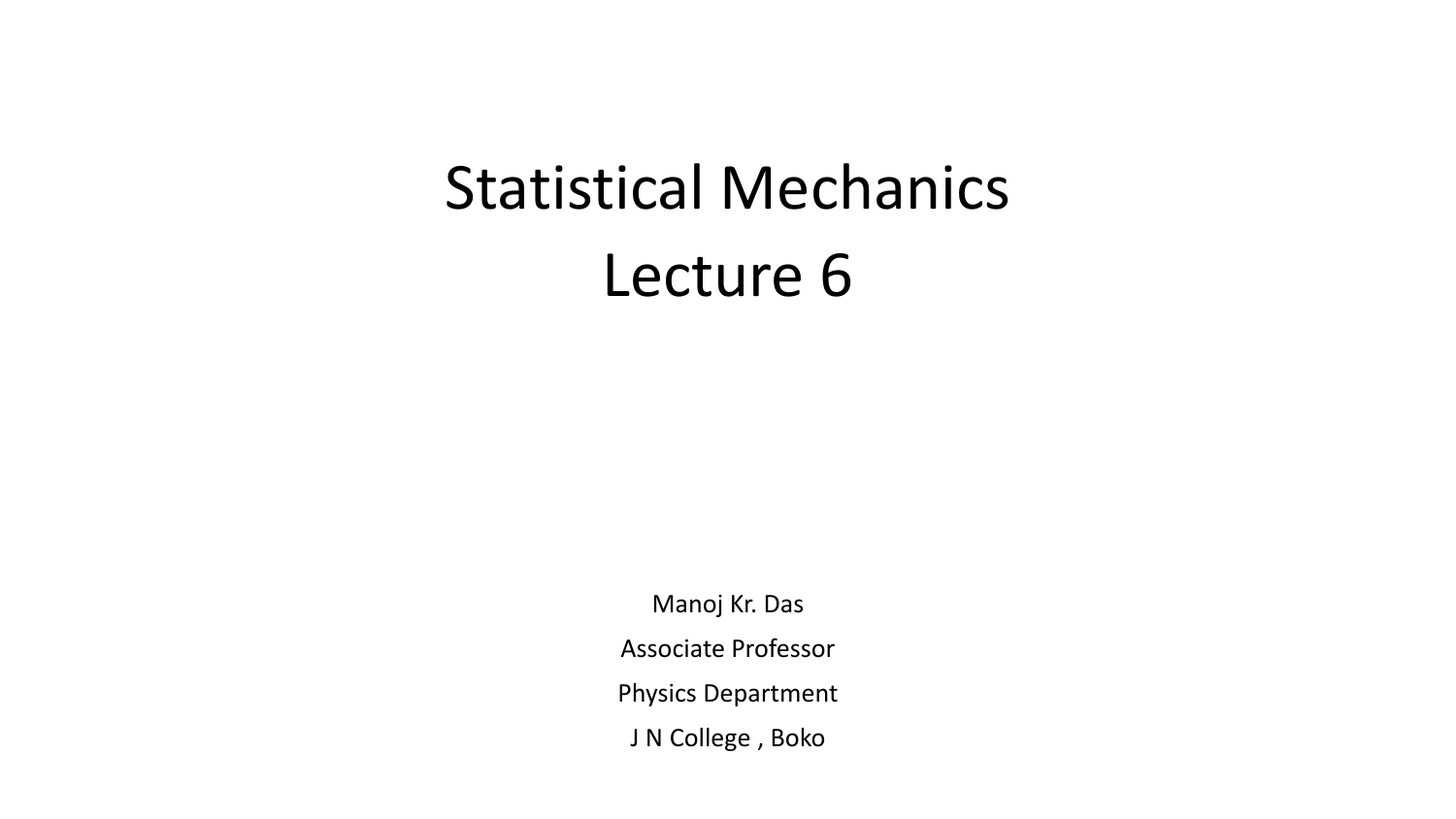## **Equipartition Theorem:**

Let  $x_i$  be either  $p_i$  or  $q_i$  ( $i = 1,2,3,...,3N$ ). Let us now calculate the ensemble average of  $x_i$ (  $\partial H$  $\frac{\partial x}{\partial x}$ ) where  $H$  is Hamiltonian. Using  $dpdq = d^{3N}p d^{3N}q'$ , we can write

$$
\langle x_i \frac{\partial H}{\partial x_j} \rangle = \frac{1}{\Gamma(E)} \int_{E < H < E + \Delta} dp \, dq \, x_i \frac{\partial H}{\partial x_j} \to (i)
$$
\n
$$
\langle x_i \frac{\partial H}{\partial x_j} \rangle = \frac{\Delta}{\Gamma(E)} \frac{\partial}{\partial E} \int_{H < E} dp \, dq \, x_i \frac{\partial H}{\partial x_j}
$$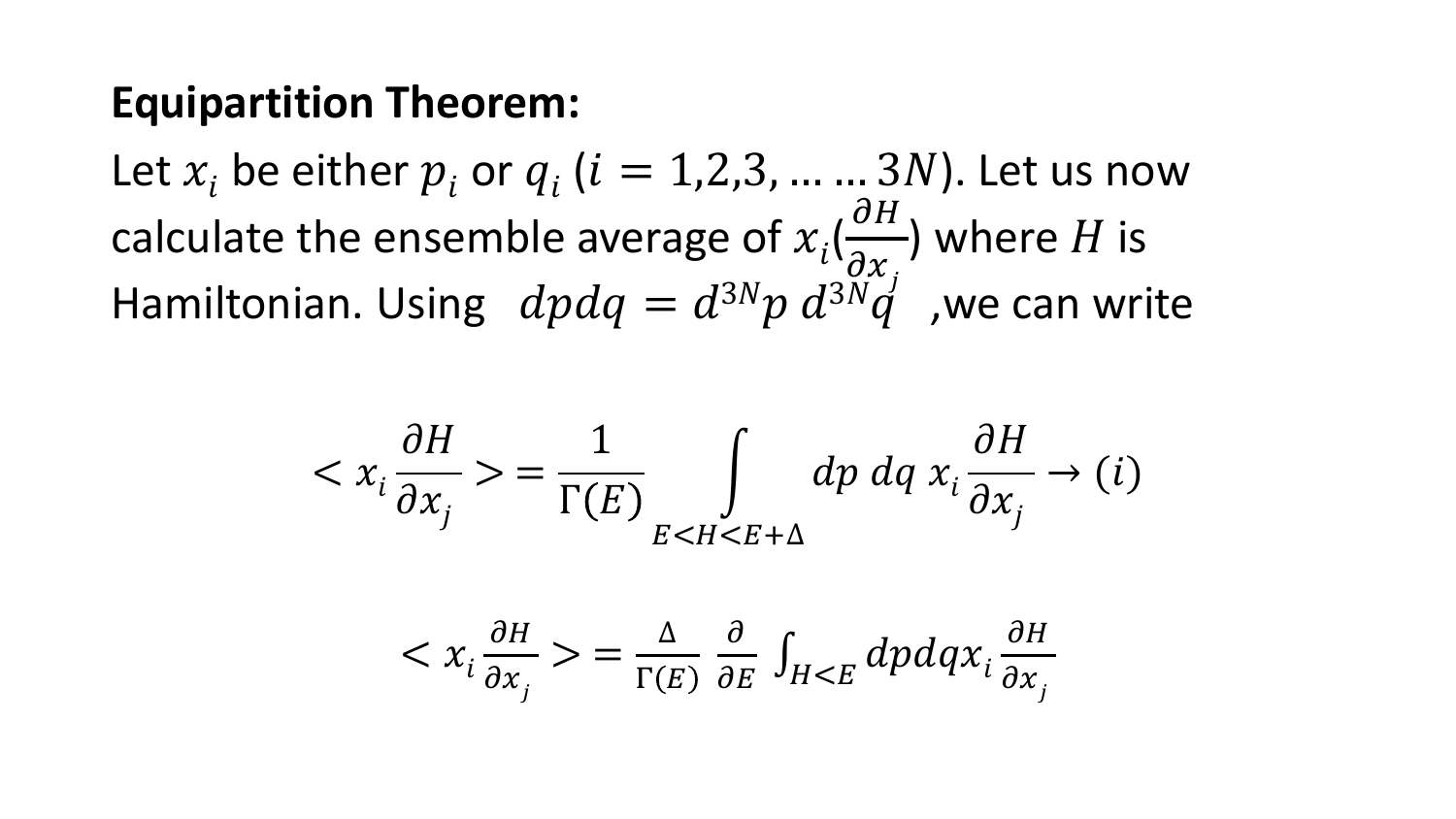Noting that  $\frac{\partial E}{\partial x}$  $\partial x_{j}^{\phantom{\dag}}$  $= 0$  , we may calculate the integral as

$$
\int_{H
$$

$$
= \int_{H  
First integral vanishes as on boundary  $H - E = 0$  putting  $\Gamma(E) = \omega(E)$  then we can obtain
$$

$$
\langle x_i \frac{\partial H}{\partial x_j} \rangle = \frac{\delta_{ij}}{\omega(E)} \frac{\partial}{\partial E} \int_{H \le E} dp dq (E - H) \to (iv)
$$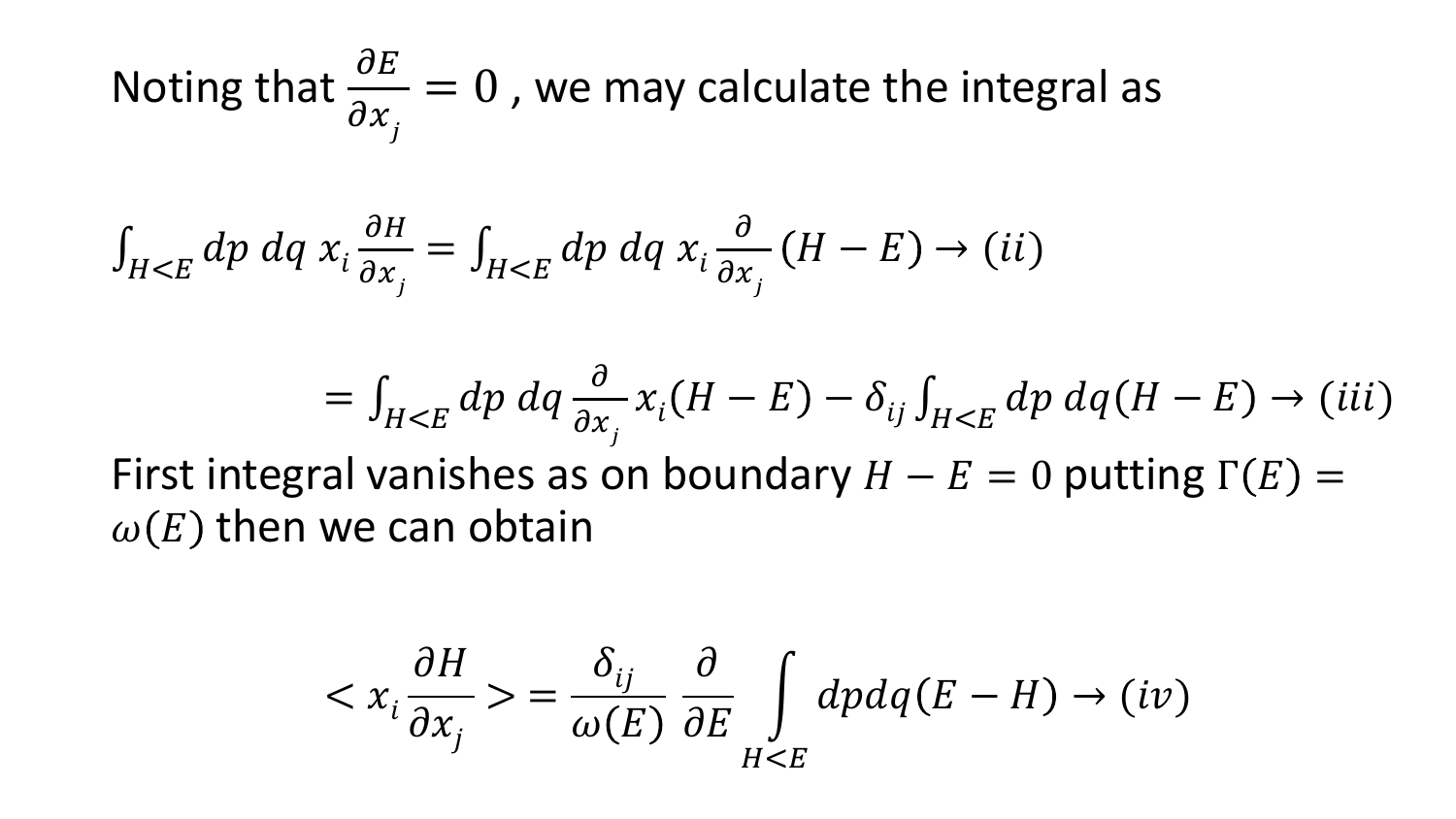$$
= \frac{\delta_{ij}}{\omega(E)} \int\limits_{H \le E} dp dq
$$



$$
= \delta_{ij} \frac{\Sigma(E)}{\Sigma(E)}{ \partial E}
$$

$$
= \delta_{ij} \left[ \frac{\partial}{\partial E} \log \Sigma(E) \right]^{-1}
$$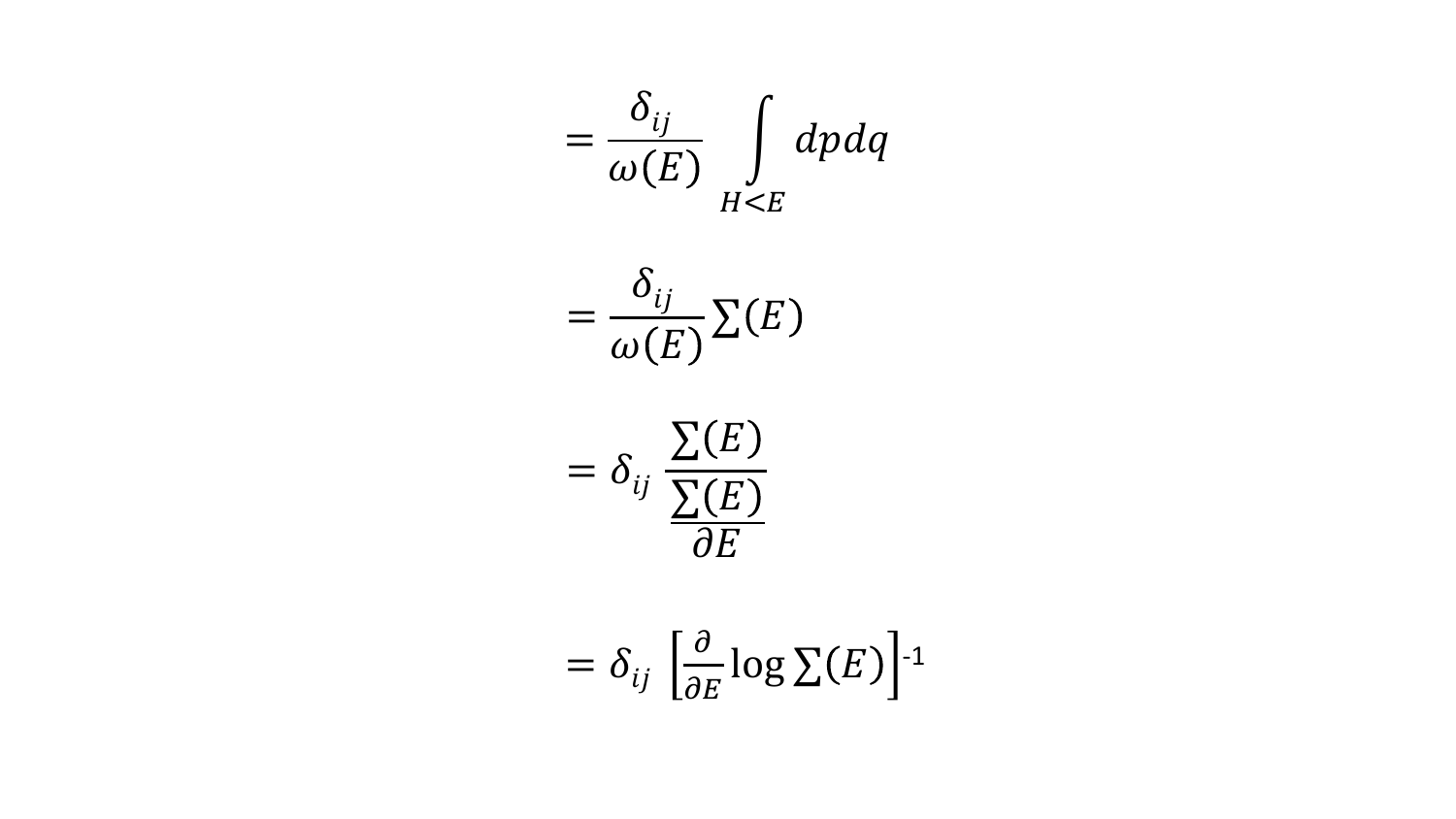$$
= \delta_{ij} \frac{K}{\frac{\partial S}{\partial E}}
$$

Therefore

$$
\langle x_i \frac{\partial H}{\partial x_j} \rangle = \delta_{ij} \, KT \to (v)
$$

This is the generalised Equipartition Theorem. For special case  $i = j$ ,  $x_i = p_i$  then we have

$$
\langle p_i \frac{\partial H}{\partial p_i} \rangle = KT \to (vi)
$$

For  $i=j$  ,  $x_i = q_i$  , we get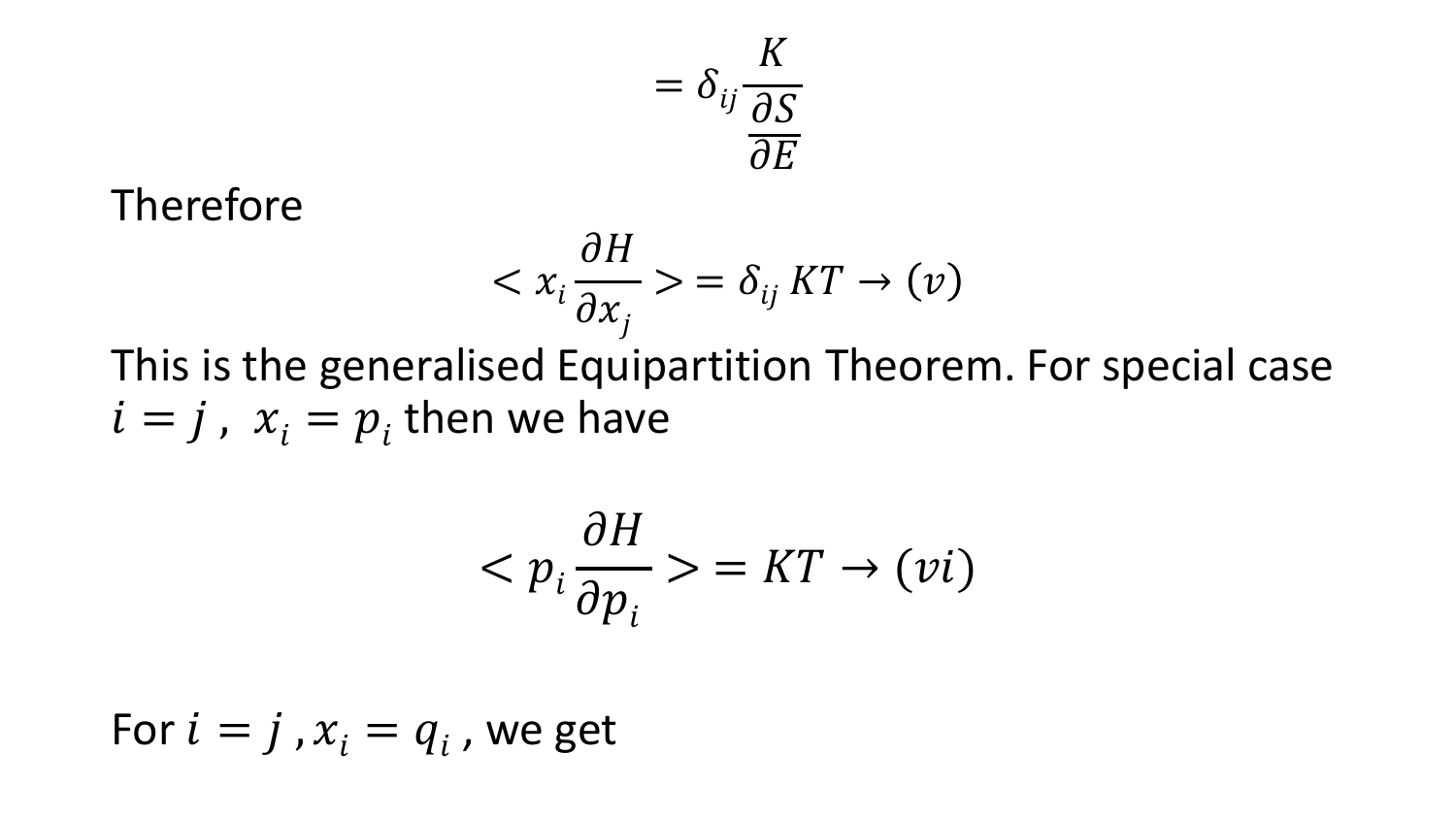$$
\langle q_i \frac{\partial H}{\partial q_i} \rangle = KT \rightarrow (vii)
$$

According to canonical equation of motion we can write

$$
\frac{\partial H}{\partial q_i} = -\dot{p_i} \rightarrow (viii)
$$

## Therefore

$$
\langle \sum_{i=1}^{3N} q_i p_i \rangle = -3NKT \rightarrow (ix)
$$

## This is known as Virial Theorem.

Again many system have Hamiltonian through canonical transformation, then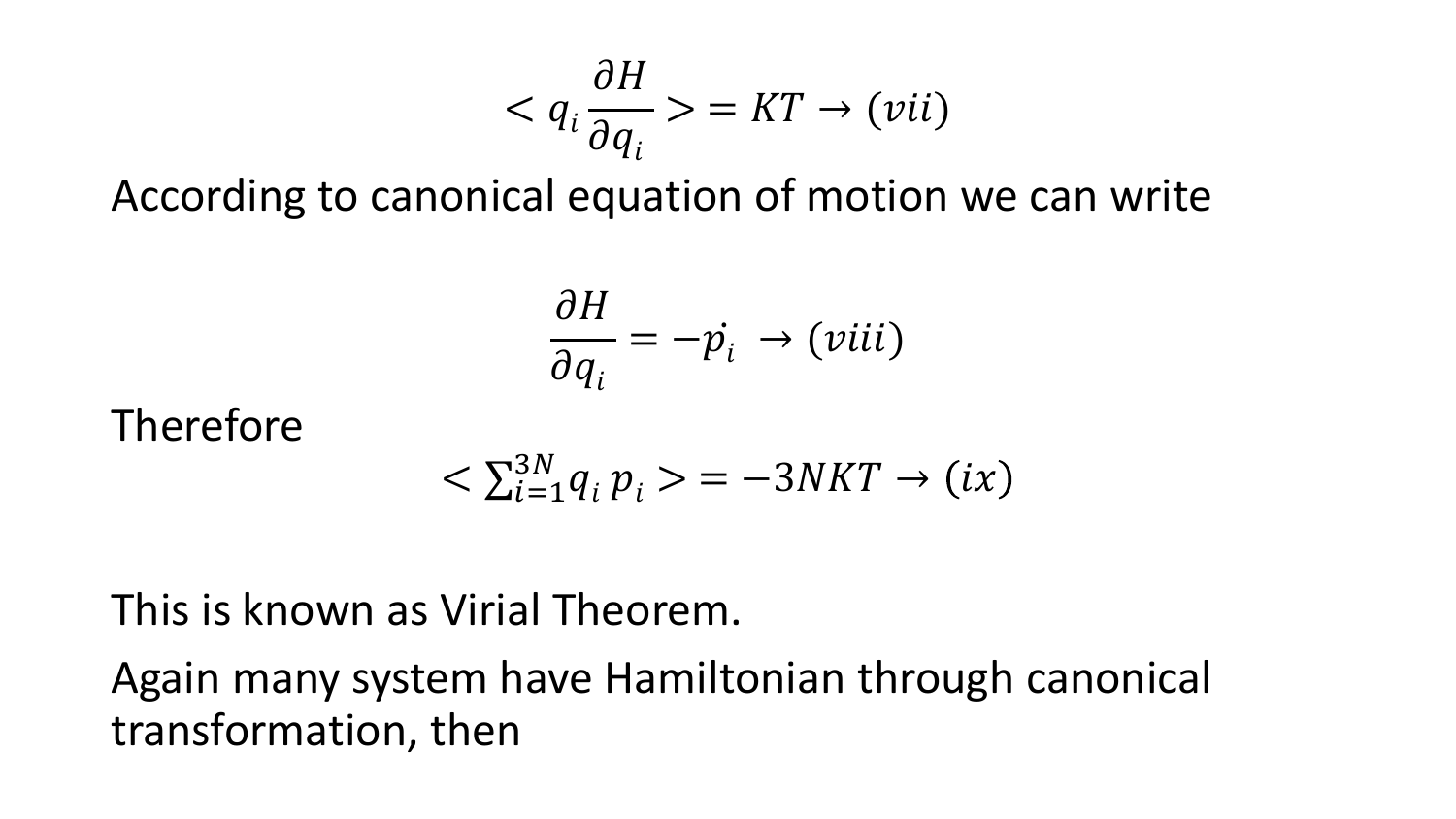$$
H = \sum_{I} A_i P_i^2 + \sum_{i} B_i Q_i^2 \rightarrow (x)
$$

Where  $P_i$  and  $Q_i$  are canonically conjugate variables and  $A_i$ and  $B_i$  are constants. For such system we have

$$
\sum_{i} \left( P_{i} \frac{\partial H}{\partial p_{i}} + Qi \frac{\partial H}{\partial Q_{i}} \right) = 2H \rightarrow (xi)
$$

Suppose f of constant  $A_i$  and  $B_i$  are nonvanishing then  $< H >$ 1 2  $fKT \rightarrow (xii)$ 

That is each harmonic term in Hamiltonian contributes  $\frac{1}{2}$ 2  $KT$  to the average energy of the system. This is known as Equipartition Theorem of Energy.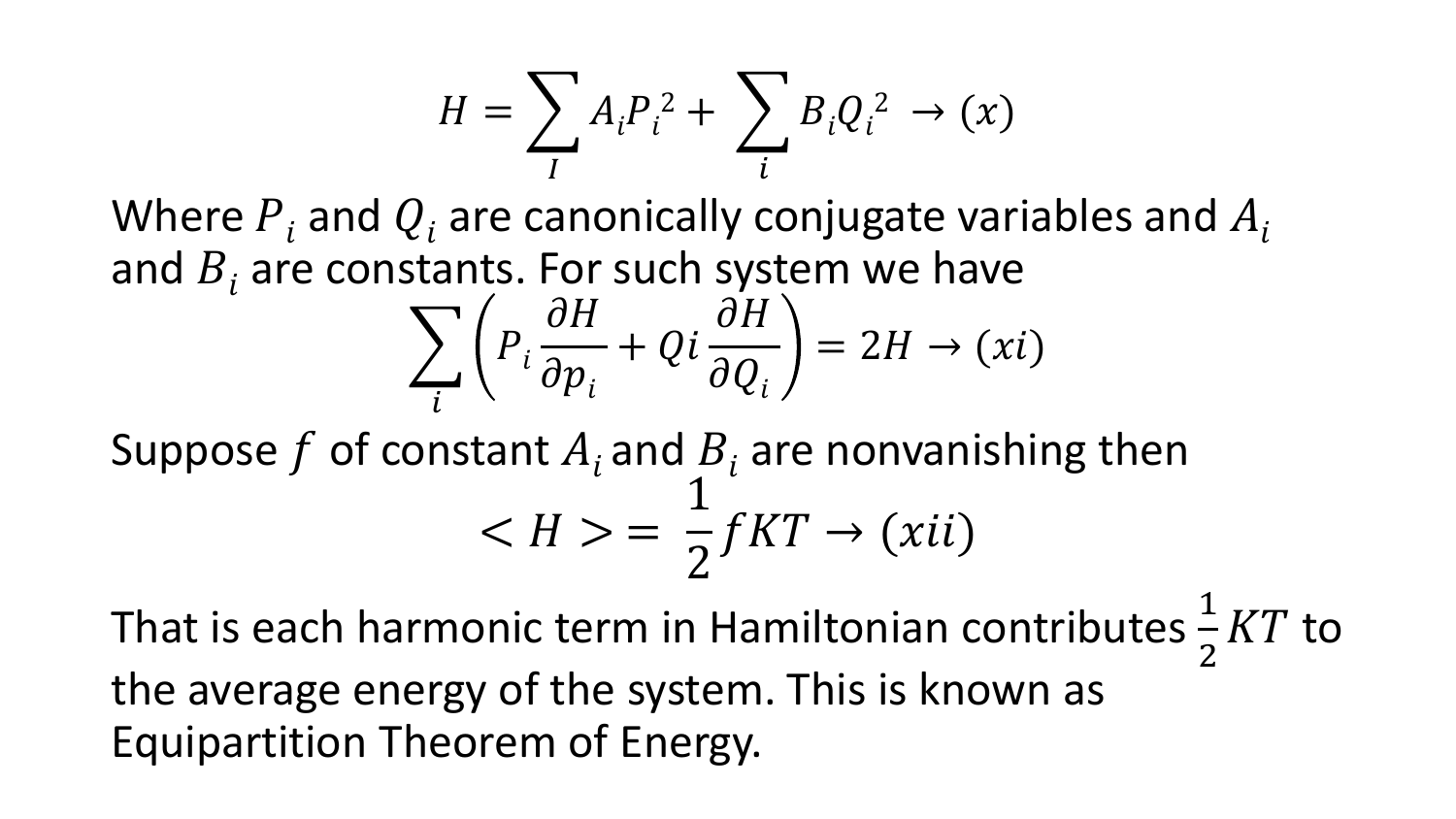Again

$$
\frac{C_V}{K} = \frac{f}{2} \rightarrow (xiii)
$$

Where  $C_V$  is the heat capacity. Thus heat capacity is directly related to

the number of degrees of freedom of the system.

A paradox arises from the theorem of Equipartition of Energy. In classical physics every system must have an infinite number of degrees of freedom, for after we have resolved matter into atoms we must continue to resolve an atom into its constituent atoms and the constituents are infinities. Therefore the heat capacity of any system is infinite.